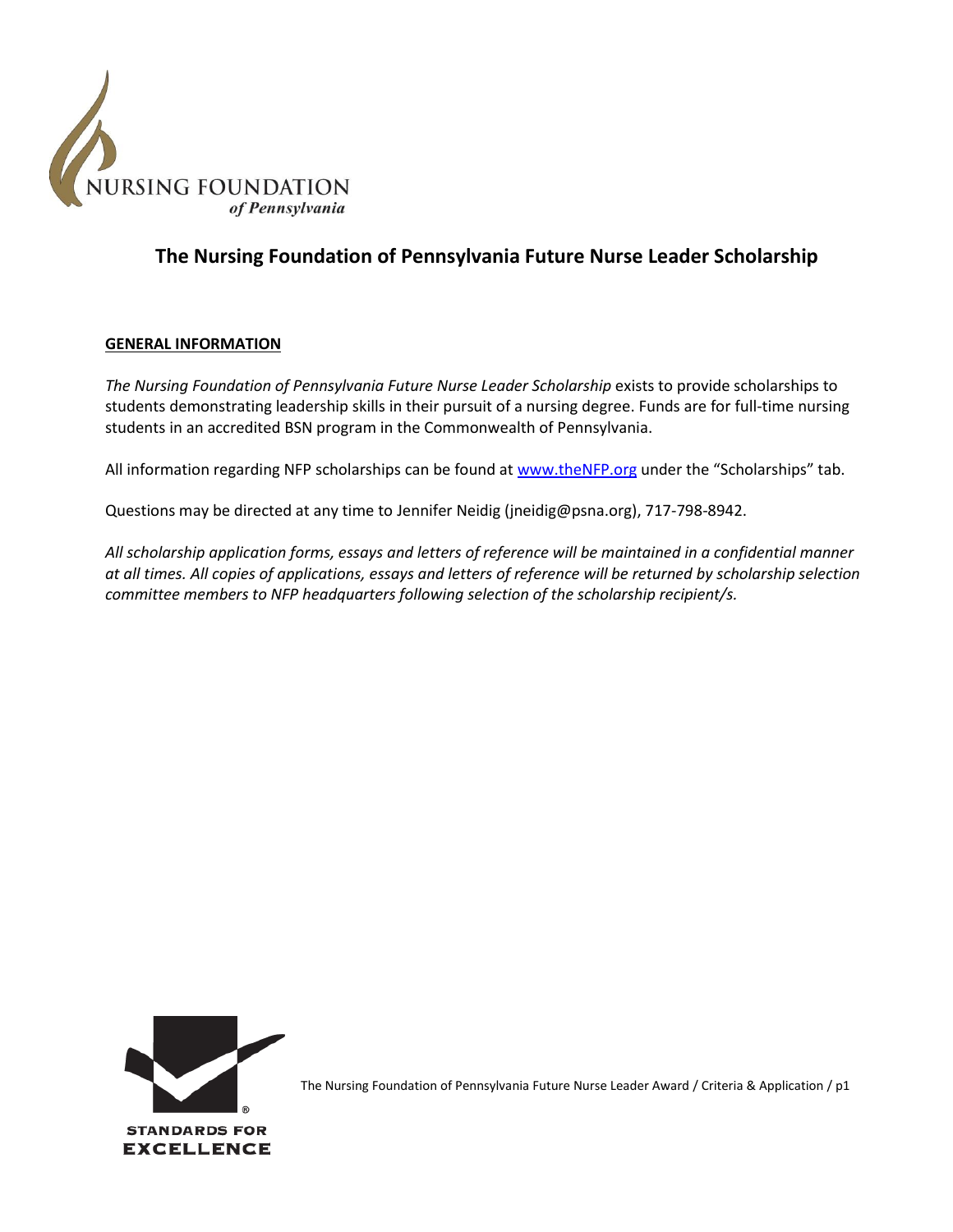

## **CRITERIA**

- 1. The applicant must attend an accredited BSN program in the Commonwealth of Pennsylvania.
- 2. Applicants must be full-time students.
- 3. Students should have a minimum of 3.0 GPA.
- 4. Students are required to submit completed application.
- 5. Previous recipients of this scholarship are not eligible to apply.
- 6. May only apply to one NFP scholarship per calendar year, excluding the Jack Barger scholarship.

#### **HOW TO APPLY**

- 1. Applications must be accompanied by:
	- $\Box$  Official transcript of most recent grades (Fall Semester); Include current course of enrollment on official letterhead
	- $\Box$  Two letters of reference on official letterhead, with at least one being an academic contact (letters should describe the applicant's scholastic abilities, leadership qualities and community service)
	- $\Box$  Completed essays
	- $\Box$  Submit a high-resolution professional headshot for publicity use by PSNA/NFP (NOTE: selfies or phone camera photos are not acceptable)
- 2. Application can only be submitted via website
- 3. Application deadline is March 30, 2019



The Nursing Foundation of Pennsylvania Future Nurse Leader Award / Criteria & Application / p2